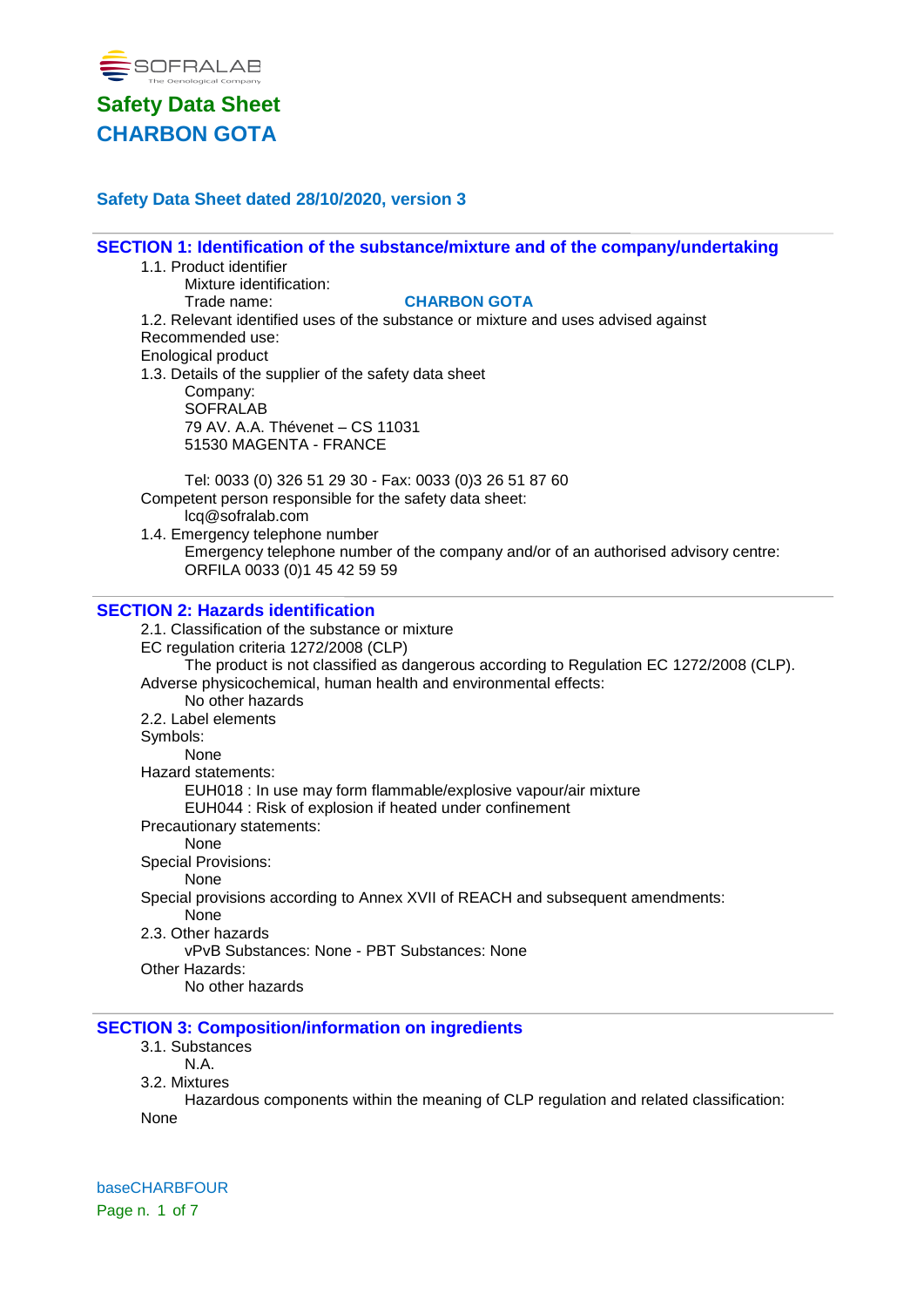

No hazardous components within the meaning of CLP regulation : ACTIVATED CARBON CAS : 7440-44-0 substance with a Community workplace exposure limit

### **SECTION 4: First aid measures**

4.1. Description of first aid measures

In case of skin contact:

Wash with plenty of water and soap.

In case of eyes contact:

In case of contact with eyes, rinse immediately with plenty of water and seek medical advice. In case of Ingestion:

Do not under any circumstances induce vomiting. OBTAIN A MEDICAL EXAMINATION IMMEDIATELY.

In case of Inhalation:

Remove casualty to fresh air and keep warm and at rest.

- 4.2. Most important symptoms and effects, both acute and delayed None
- 4.3. Indication of any immediate medical attention and special treatment needed Treatment:

# None

### **SECTION 5: Firefighting measures**

- 5.1. Extinguishing media
	- Suitable extinguishing media: Water spray. Carbon dioxide (CO2). Extinguishing media which must not be used for safety reasons: None in particular.
- 5.2. Special hazards arising from the substance or mixture Do not inhale explosion and combustion gases. Burning produces heavy smoke, carbon monoxyde (CO) and carbon dioxyde (CO2).
- 5.3. Advice for firefighters

Use suitable breathing apparatus .

Collect contaminated fire extinguishing water separately. This must not be discharged into drains.

Move undamaged containers from immediate hazard area if it can be done safely.

### **SECTION 6: Accidental release measures**

- 6.1. Personal precautions, protective equipment and emergency procedures Wear personal protection equipment.
	- Remove persons to safety.

See protective measures under point 7 and 8.

6.2. Environmental precautions

Do not allow to enter into soil/subsoil. Do not allow to enter into surface water or drains. Retain contaminated washing water and dispose it.

In case of gas escape or of entry into waterways, soil or drains, inform the responsible authorities.

Suitable material for taking up: absorbing material, organic, sand

- 6.3. Methods and material for containment and cleaning up
	- Wash with plenty of water.
- 6.4. Reference to other sections See also section 8 and 13

baseCHARBFOUR Page n. 2 of 7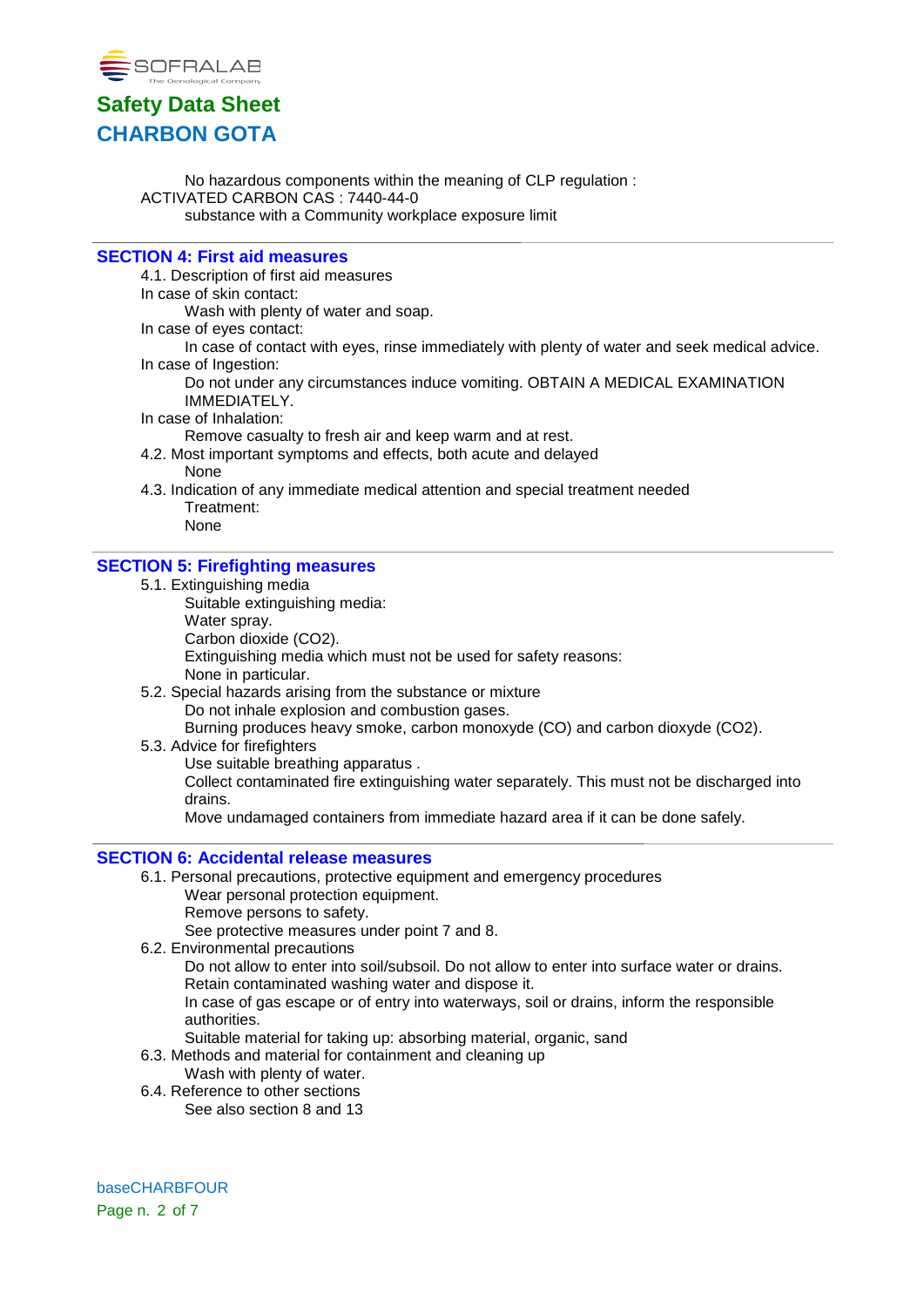

| <b>SECTION 7: Handling and storage</b>                                       |
|------------------------------------------------------------------------------|
| 7.1. Precautions for safe handling                                           |
| Avoid contact with skin and eyes, inhaltion of vapours and mists.            |
| Do not eat or drink while working.                                           |
| See also section 8 for recommended protective equipment.                     |
| 7.2. Conditions for safe storage, including any incompatibilities            |
| Keep away from food, drink and feed.                                         |
| Incompatible materials:                                                      |
| None in particular.                                                          |
| Instructions as regards storage premises:                                    |
| Adequately ventilated premises.                                              |
| 7.3. Specific end use(s)                                                     |
| None in particular                                                           |
|                                                                              |
| <b>SECTION 8: Exposure controls/personal protection</b>                      |
| 8.1. Control parameters                                                      |
| ACTIVATED CARBON - CAS: 7440-44-0                                            |
| - Work place limit, inhalation : 10 mg/m3                                    |
|                                                                              |
| <b>DNEL Exposure Limit Values</b>                                            |
| Inhalation: 3 mg/m3                                                          |
| <b>PNEC Exposure Limit Values</b>                                            |
| N.A.                                                                         |
| 8.2. Exposure controls                                                       |
| <b>Effective ventilation</b>                                                 |
| Eye protection:                                                              |
| Not needed for normal use. Anyway, operate according good working practices. |
| Protection for skin:                                                         |
| No special precaution must be adopted for normal use.                        |
| Protection for hands:                                                        |
| Not needed for normal use.                                                   |
| Respiratory protection:                                                      |
| Mask with filter « FFP2, white ».                                            |
| <b>Thermal Hazards:</b>                                                      |
| None                                                                         |
| Environmental exposure controls:                                             |
| None                                                                         |
| Appropriate engineering controls:                                            |
| None                                                                         |
|                                                                              |

### **SECTION 9: Physical and chemical properties**

| 9.1. Information on basic physical and chemical properties |                           |
|------------------------------------------------------------|---------------------------|
| Appearance and colour:                                     | <b>Black powder</b>       |
| Odour:                                                     | No odour                  |
| Odour threshold:                                           | N.A.                      |
| pH:                                                        | 7-11 in aquous suspension |
| Melting point / freezing point:                            | N.A.                      |
| Initial boiling point and boiling range: N.A.              |                           |
| Solid/gas flammability:                                    | N.A.                      |
| Upper/lower flammability or explosive limits:              | 60 <sub>g</sub> /m3       |
| Vapour density:                                            | N.A.                      |
| Flash point:                                               | N.A.                      |
| Evaporation rate:                                          | N.A.                      |
| Vapour pressure:                                           | N.A.                      |

baseCHARBFOUR Page n. 3 of 7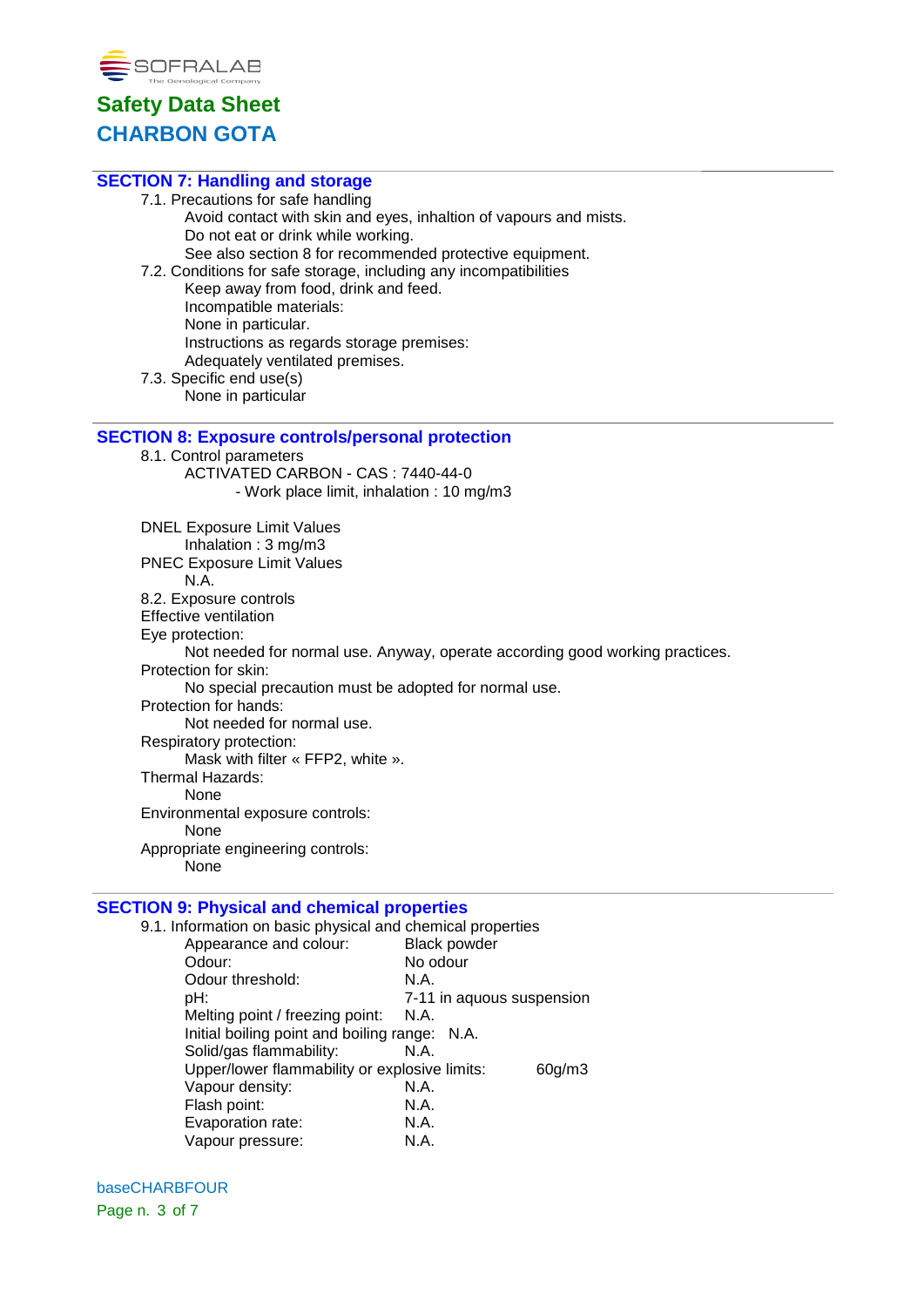

| Relative density:                             | N.A.            |
|-----------------------------------------------|-----------------|
| Solubility in water:                          | No soluble      |
| Solubility in oil:                            | N.A.            |
| Partition coefficient (n-octanol/water): N.A. |                 |
| Auto-ignition temperature:                    | $350^{\circ}$ C |
| Decomposition temperature:                    | N.A.            |
| Viscosity:                                    | N.A.            |
| Explosive properties:                         | Class St1       |
| Oxidizing properties:                         | N.A.            |
| 9.2. Other information                        |                 |
| Miscibility:                                  | N.A.            |
| Fat Solubility:                               | N.A.            |
| Conductivity:                                 | N.A.            |
|                                               |                 |

### **SECTION 10: Stability and reactivity**

#### 10.1. Reactivity

- Stable under normal conditions
- 10.2. Chemical stability Stable under normal conditions Explosive if heated in a confined environment
- 10.3. Possibility of hazardous reactions None
- 10.4. Conditions to avoid Warming up, heat, dust.
- 10.5. Incompatible materials
	- Combustibles, strong oxydizing agents, strong acids, solvents.
- 10.6. Hazardous decomposition products Carbon monoxyde (CO).

#### **SECTION 11: Toxicological information**

11.1. Information on toxicological effects Toxicological information of the mixture: N.A. Toxicological information of the main substances found in the mixture: ACTIVATED CARBON CAS : 7440-44-0 a) Toxicité aiguë (Carbon): Test: LD50 - Route: Oral - Species: Rat > 2000 mg/kg. Test: LC50 - Route: Inhalation - Species: Rat > 64.4 mg/l.

- c) serious eye damage/irritation;
	- Test : Rabbit, 72h, score 0 to 0.67 (OCDE guidelines 405).
- h) STOT-single exposure;
	- Rat : >2000mg/kg

If not differently specified, the information required in Regulation 453/2010/EC listed below must be considered as N.A.:

a) acute toxicity;

- b) skin corrosion/irritation;
- c) serious eye damage/irritation;
- d) respiratory or skin sensitisation;
- e) germ cell mutagenicity;
- f) carcinogenicity;
- g) reproductive toxicity;
- h) STOT-single exposure;
- i) STOT-repeated exposure;

baseCHARBFOUR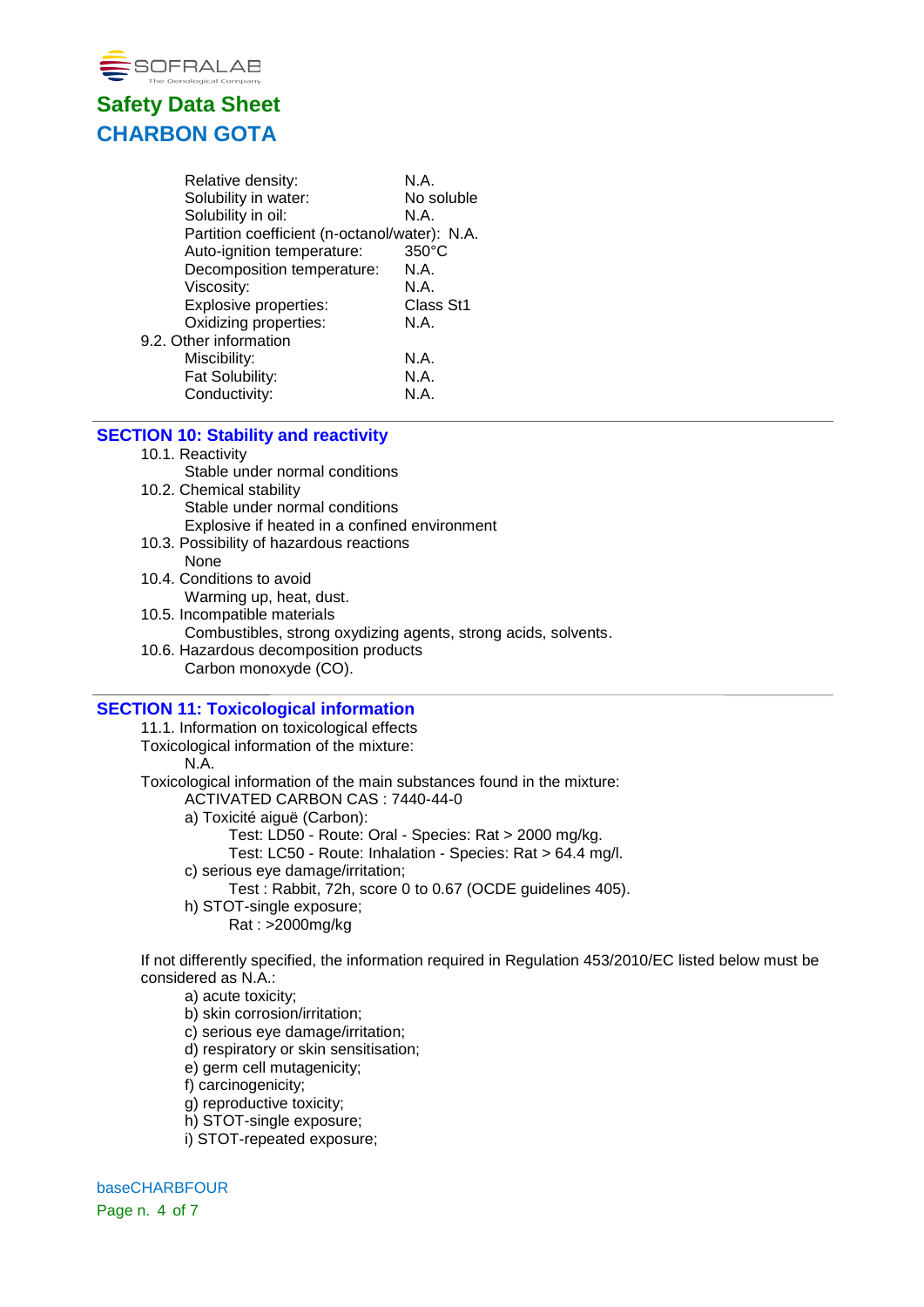

i) aspiration hazard.

### **SECTION 12: Ecological information**

12.1. Toxicity

Adopt good working practices, so that the product is not released into the environment.

12.2. Persistence and degradability

N.A.

- 12.3. Bioaccumulative potential
	- N.A.
- 12.4. Mobility in soil
	- N.A.
- 12.5. Results of PBT and vPvB assessment vPvB Substances: None - PBT Substances: None
- 12.6. Other adverse effects None

### **SECTION 13: Disposal considerations**

#### 13.1. Waste treatment methods

Recover if possible. In so doing, comply with the local and national regulations currently in force.

### **SECTION 14: Transport information**

- 14.1. UN number
	- 1362
- 14.2. UN proper shipping name UN1362 : ACTIVATED CARBON
- 14.3. Transport hazard class(es) 4.2
- 14.4. Packing group III
- 14.5. Environmental hazards N.A.
- 14.6. Special precautions for user N.A.
- 14.7. Transport in bulk according to Annex II of MARPOL73/78 and the IBC Code N.A.

### **SECTION 15: Regulatory information**

15.1. Safety, health and environmental regulations/legislation specific for the substance or mixture Dir. 67/548/EEC (Classification, packaging and labelling of dangerous substances) Dir. 99/45/EC (Classification, packaging and labelling of dangerous preparations) Dir. 98/24/EC (Risks related to chemical agents at work) Dir. 2000/39/EC (Occupational exposure limit values) Dir. 2006/8/EC Regulation (EC) n. 1907/2006 (REACH) Regulation (EC) n. 1272/2008 (CLP) Regulation (EC) n. 790/2009 (ATP 1 CLP) and (EU) n. 758/2013 Regulation (EU) n. 453/2010 (Annex I) Regulation (EU) n. 286/2011 (ATP 2 CLP) Regulation (EU) n. 618/2012 (ATP 3 CLP) Regulation (EU) n. 487/2013 (ATP 4 CLP) Regulation (EU) n. 944/2013 (ATP 5 CLP)

baseCHARBFOUR Page n. 5 of 7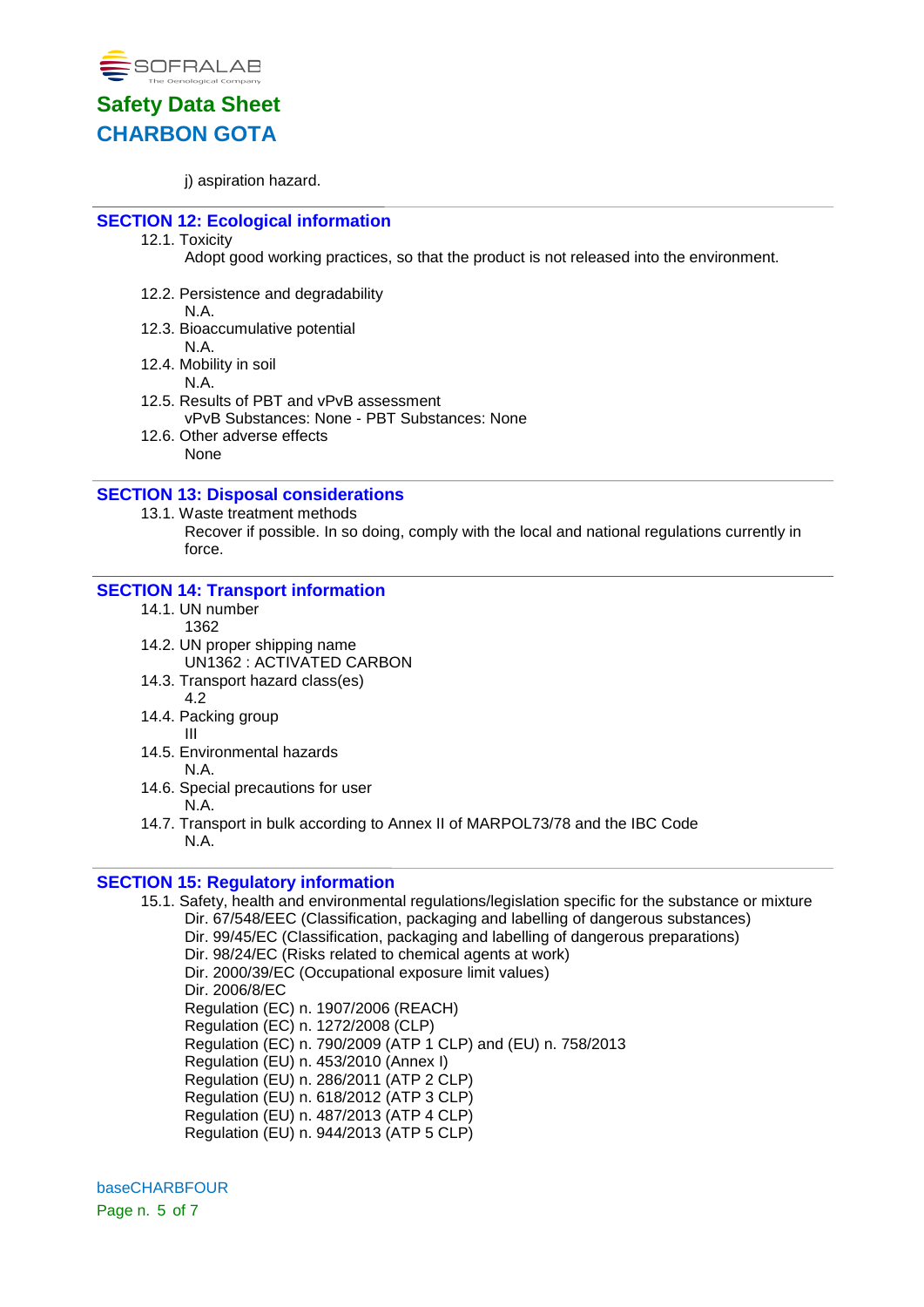

Restrictions related to the product or the substances contained according to Annex XVII Regulation (EC) 1907/2006 (REACH) and subsequent modifications:

Restrictions related to the product: No restriction.

Restrictions related to the substances contained: No restriction.

Where applicable, refer to the following regulatory provisions : Directive 2003/105/CE ('Activities linked to risks of serious accidents') and subsequent amendments. Regulation (EC) nr 648/2004 (detergents).

1999/13/EC (VOC directive)

Provisions related to directives 82/501/EC(Seveso), 96/82/EC(Seveso II):

N.A.

15.2. Chemical safety assessment N.A.

## **SECTION 16: Other information**

This document was prepared by a competent person who has received appropriate training. Main bibliographic sources:

ECDIN - Environmental Chemicals Data and Information Network - Joint Research Centre, Commission of the European Communities

SAX's DANGEROUS PROPERTIES OF INDUSTRIAL MATERIALS - Eight Edition - Van Nostrand Reinold

CCNL - Appendix 1

The information contained herein is based on our state of knowledge at the above-specified date. It refers solely to the product indicated and constitutes no guarantee of particular quality. It is the duty of the user to ensure that this information is appropriate and complete with respect to the specific use intended.

This MSDS cancels and replaces any preceding release.

| ADR:        | European Agreement concerning the International Carriage of<br>Dangerous Goods by Road. |
|-------------|-----------------------------------------------------------------------------------------|
| CAS:        | Chemical Abstracts Service (division of the American Chemical Society).                 |
| CLP:        | Classification, Labeling, Packaging.                                                    |
| DNEL:       | Derived No Effect Level.                                                                |
| EINECS:     | European Inventory of Existing Commercial Chemical Substances.                          |
| GefStoffVO: | Ordinance on Hazardous Substances, Germany.                                             |
| GHS:        | Globally Harmonized System of Classification and Labeling of<br>Chemicals.              |
| IATA:       | International Air Transport Association.                                                |
| IATA-DGR:   | Dangerous Goods Regulation by the "International Air Transport<br>Association" (IATA).  |
| ICAO:       | International Civil Aviation Organization.                                              |
| ICAO-TI:    | Technical Instructions by the "International Civil Aviation Organization"<br>$(ICAO)$ . |
| IMDG:       | International Maritime Code for Dangerous Goods.                                        |
| INCI:       | International Nomenclature of Cosmetic Ingredients.                                     |
| KSt:        | Explosion coefficient.                                                                  |
| LC50:       | Lethal concentration, for 50 percent of test population.                                |
| LD50:       | Lethal dose, for 50 percent of test population.                                         |
| LTE:        | Long-term exposure.                                                                     |
| PNEC:       | Predicted No Effect Concentration.                                                      |